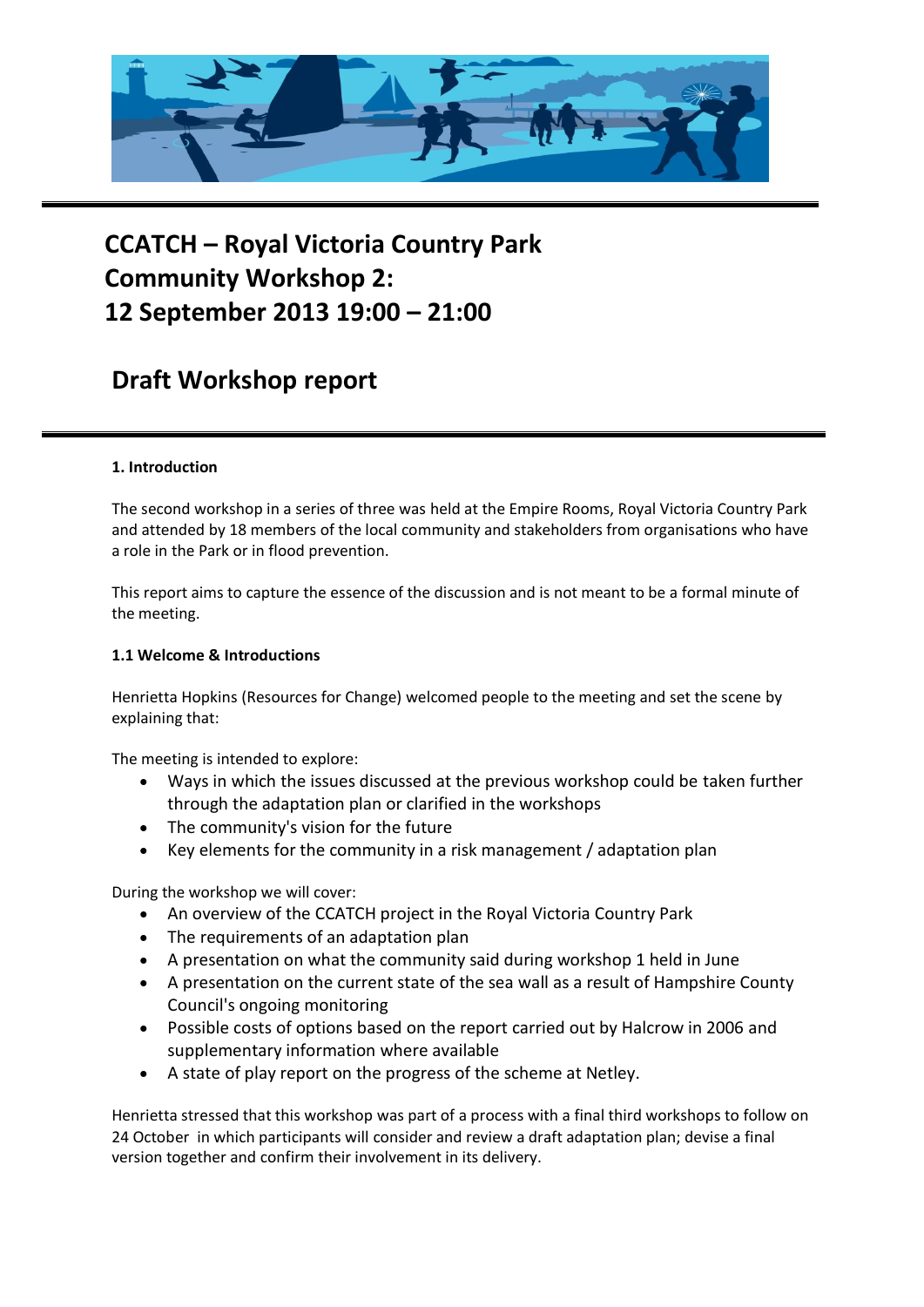

Henrietta welcomed the fact that more people had come to this second workshop than the first and asked participants to encourage other community members to come to the final one and make a contribution to the development of the adaptation plan.

# **2. Update from the CCATCH project**

Rachael Gallagher, Coastal Planning Delivery Project Manager at Hampshire County Council gave a presentation on the overall CCATCH project and the aims and objectives for the CCATCH project in the Royal Victoria Country Park for the benefit of those who were new to the process.

Rachael then explained the possible structure of the adaptation plan for the Park to include: Key Areas for Adaptation (e.g. flooding of access point, loss of footpath on the seawall, failure of the seawall)

- Background to the key issues or topics that have been considered
- What changes will occur under different scenarios
- Magnitude and likelihood of risk
- Who are affected
- Who is responsible
- What are the benefits and drawbacks of change
- What is already being done well to adapt to change
- How can adaptation occur, what actions or options for action exist and priorities them
- What resources are needed

Rachael circulated a table to illustrate her point. The latter is included at Appendix A of this report.

It was agreed that it would be helpful to produce an information leaflet to inform the community of available technical details including:

- The purpose of the CCATCH project
- What is flooding and erosion
- What will the coast look like in 10, 20, 50 years time?
- How will sea level rise and coastal erosion affect the park
- Current Issues at RVCP
- Management hierarchy for flooding and erosion
- Access and what are the alternative access options?
- How can current and future enjoyment of the park be protected?
- What can the community realistically expect?
- What will it cost to defend the coastline?
- What is involved?
- How to plan for the future?
- What will happen if we do nothing?
- What plans can be made for the future and how can the park adapt
- What the are opportunities of change

All of which will also form part of the adaptation plan.

This was followed by a presentation on the main findings from workshop one which included the views of the community expressed as follows: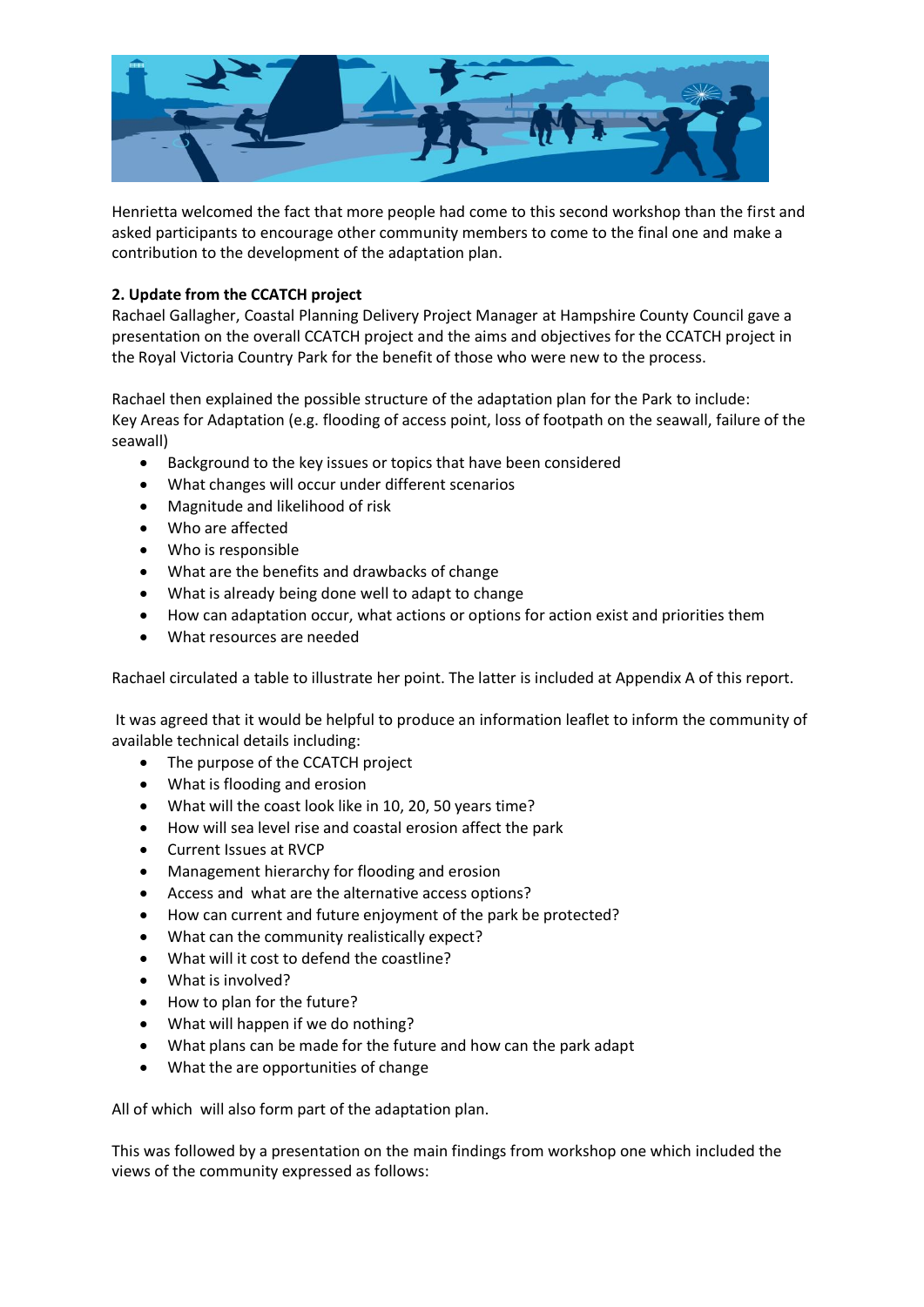

- Doing nothing is not an option
- Doing something appears complex and costly
- A partnership approach (with Southern Water for example) is required
- Lack of clarity on the funding available
- Consultation with the various partnership organisations will take time
- Health and safety and the cost grows the longer nothing is done

# **2.1 Addressing the findings**

In response to requests at workshop 1 there then followed a presentation from Pat Warrener a Hampshire County Council engineer who monitors the condition of the sea wall annually. Pat showed a series of images of the wall including the problems he and his team have identified and measures taken to try and arrest the deterioration. He stressed that the wall had passed its design life-time and faced continued deterioration despite the measures taken.

Rachael then made a brief presentation on the costs of the various options for the sea wall from holding the line to reverting to a natural coastline. She stressed that the costings available were those provided in a report by Halcrow in 2006 and said that Halcrow would be reporting again on a cost / benefit analysis they were carrying out in early 2014 however because of the timescale of the CCATCH project those costings could not inform the current workshop and adaptation process which had to be completed in December. Rachael suggested that the group of people who had participated in these workshops could be used as a sounding board for the new Halcrow report when it is available.

The presentations were discussed by participants who asked for clarification on some of the terms used and questions about funding. The following points were emphasised:

- It is felt that given the monitoring of the wall it is unlikely that the structure will fail suddenly, however, it is important to include a contingency plan for this in the adaptation plan to be written before December.
- The cheapest option is not necessarily obvious as what may be the best engineering solution may not be the best environmental solution.
- A request was made that Natural England should attend the next workshop so that they can be consulted on the environmental designations, Rachael said that all relevant stakeholders including Natural England had been invited to all the workshops.
- That it was important to be part of the discussion at the workshops so that community views could be incorporated into the adaptation plan.

# **3. Stories of Change**

In two small groups, participants were asked to work with a facilitator to discuss their ideal scenario for the Park. The full transcripts are available at Appendix B of this report. The following sections summarise their findings.

# **3.1 Scoping the vision**

Participants were asked to write a postcard from the future to a community member using the Park now imagining their ideal scenario had been achieved. In summary a variety of views were expressed including: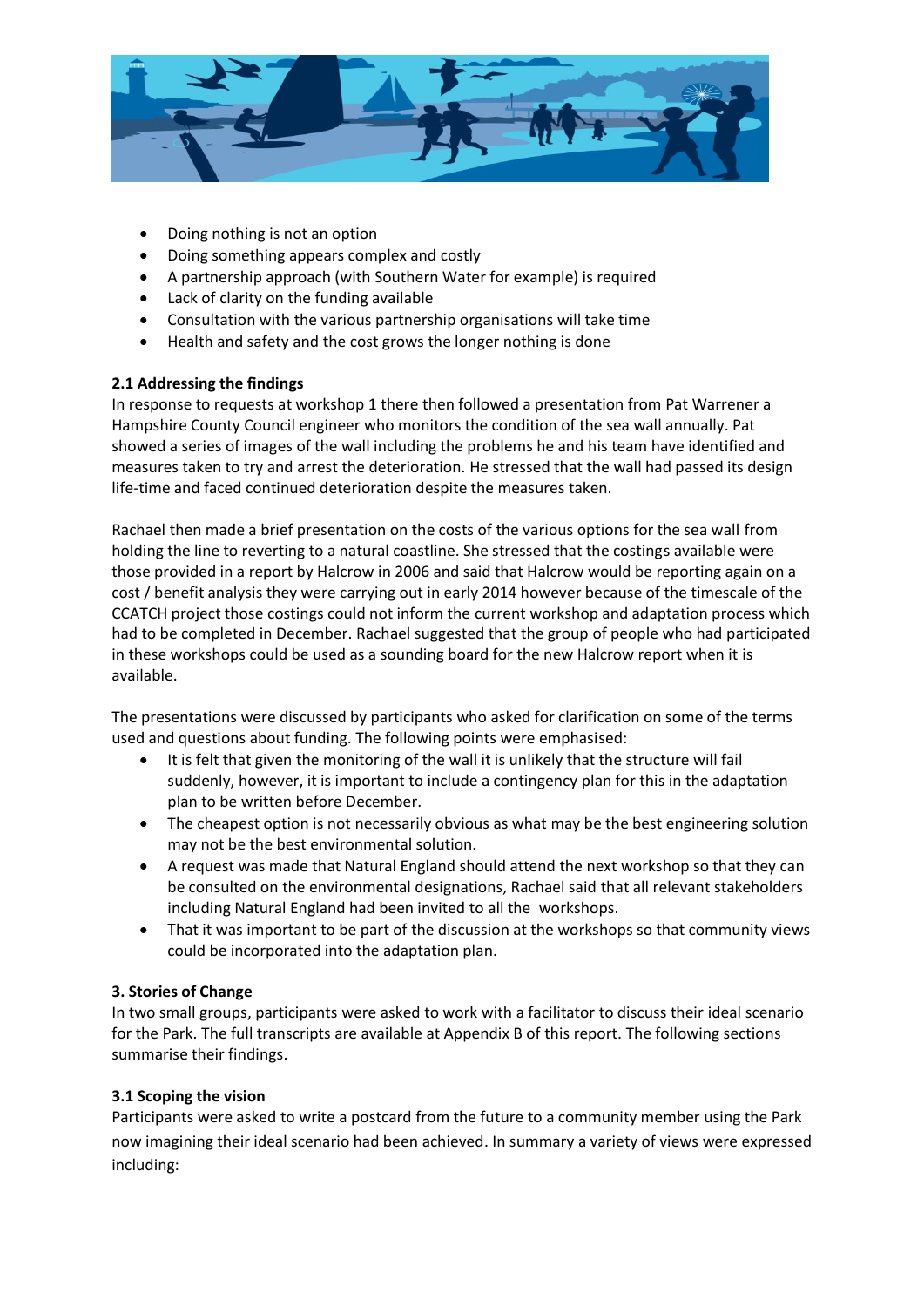

- Repairing and restoring the sea wall so that access along it can be reinstated
- Reverting to a natural coastline

Innovations to the site to include a pier / promenade; a complete cycle path and walk way;

This is what a sample said:

Something Netley can be proud of again. It's lovely to be able to take that walk along the coastal path as we used to, hearing the waves crashing and the shingle moving.

Sea wall is used by all, day and night (incl. night lighting). Attached is a small boat marina (under 20') 'The People's Marina'; the Old Pier head is newly extended for fishermen and crabbers and there is a seating area at the end to view cruise ships.

Just done the Solent Way. What a fantastic coastal walk and cycleway around Hampshire's beautiful coastline. Talked to many kinds of people on the way round from hardened ramblers to families crabbing on the sea wall.

I've walked the Solent Way through Netley to the Royal Victoria Country Park. The natural coastline has uninterrupted views across Southampton Water and easy access to the beach.

The discussion which followed the writing of the vision statements on postcards included people who wished to see a sea wall with walkway reinstated; those who didn't necessarily require a sea wall but did want to know that there would be walk / cycle way on the frontage which preferably linked to a larger scheme including the Solent Way; and those who wanted a natural coastline. The majority of participants favoured the reinstatement of a sea wall plus walkway but equally were not averse to discussing latter two options, particularly if walk and cycle ways were created.

# **3.2 Achieving the vision**

Given the range of the visions expressed the two groups then went on to consider steps towards achieving them.

Participants emphasised the following points:

- Considering the Royal Victoria Country Park's sea wall in the broader context which would include being able to cycle and walk along a long stretch of the coastline and that should be considered in a broader context
- The need for funding and innovative approaches to seeking funds including:
	- o Setting up a charity to fund raise for whatever approach is agreed upon
	- $\circ$  Involving partners in the fundraising effort including ABP and Southern Water who would have a vested interest in the solution found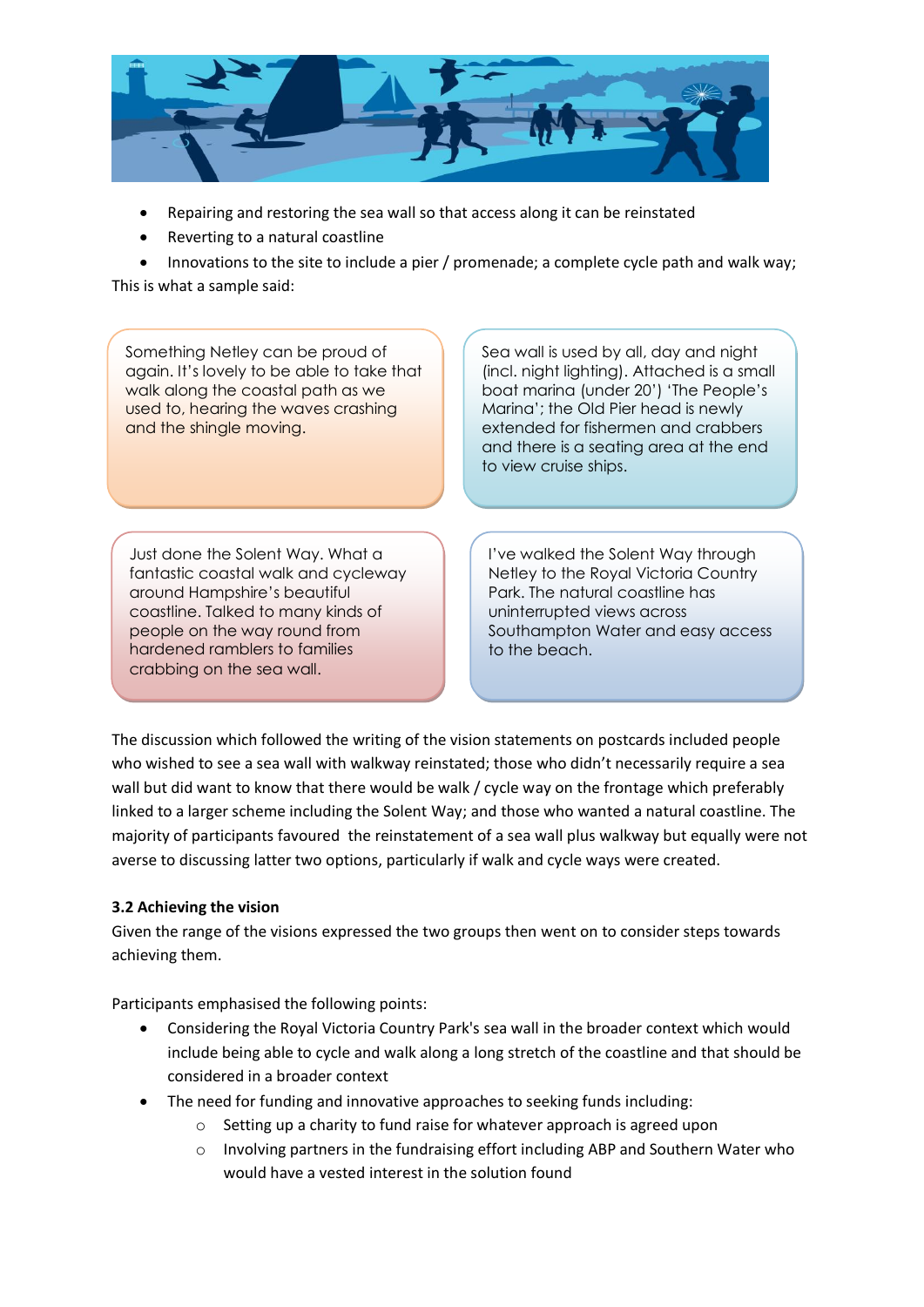

- o Attracting corporate funding
- The need for an engineering solution given that the current wall has passed its useful life span where participants discussed:
	- o Holding a design competition to come up with new solutions for the frontage
	- o Dismantling the wall but using the material to build another one
	- o Piling up new shingle for example as in the beach recharge carried out at Lyme Regis
	- $\circ$  Consider what is essential to the community before taking action with agreement that access to the Park is vital

One group wished to stress the need to stay positive that a good solution would be found.

# **3.3 Constraints to the vision**

Each group then discussed the constraints and obstacles to achieving the vision. These included thoughts on:

- The various designations and ensuring that the right steps were taken for the environment and birds and wildlife;
- Getting permission for any action from all the stakeholders and ensuring that the needs of three distinct groups are met in any solution found (residents / users / owners);
- Engineering issues including the positioning of the road and the sewer pipeline.

As a result of the discussion on the road it was felt to be important to hear views from the Council's Highways department as part of the formulation of the adaptation plan.

# **4. Close and next steps**

Two community members summarised each group's findings in a short plenary session. Rachael Gallagher explained that the findings from this and the previous workshop would be used to inform the development of a draft adaptation plan which would be brought back to the next workshop in draft for discussion.

The group was encouraged to attend the subsequent workshop 24 October and to encourage others within the community to attend.

# **5. Evaluation**

The CCATCH project is keen to collect data on participant reactions to the issues raised in these workshops. As participants entered the session they were asked to answer three questions by sticking an orange dot on a sheet. The questions were:

- 1. *To what extent are you concerned about the deterioration of the sea wall at the Royal Victoria Country Park?*
- 2. *How well do you think you understand the coastal defence issues in the Royal Victoria Country Park?*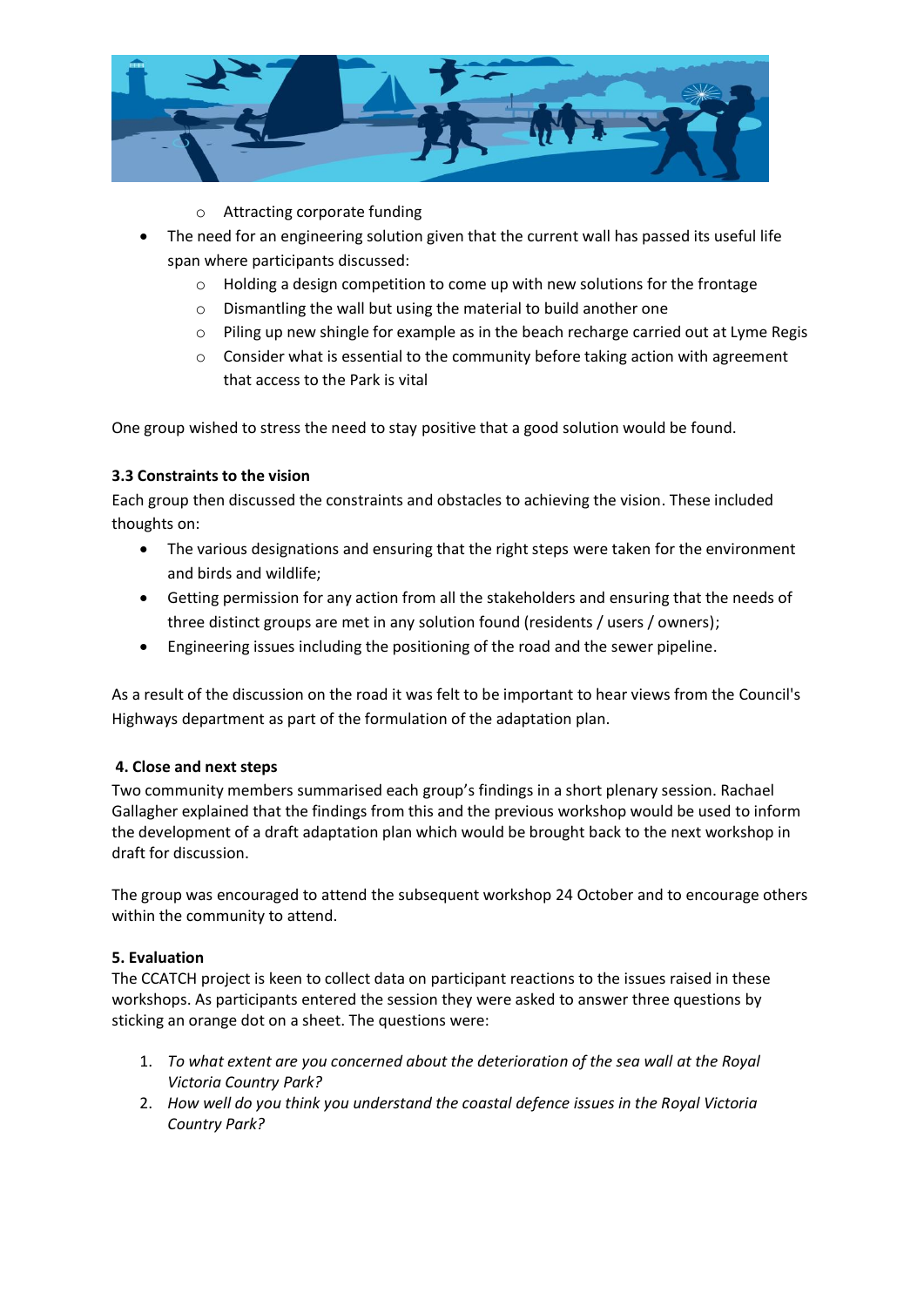

#### The following images show the results:



14 participants said they were very concerned about the deterioration of the sea wall at the Royal Victoria Country Park with three being somewhat less concerned. This is balanced by the majority of participants scoring their understanding of the coastal defence issues at the Royal Victoria Country Park between 2.5 and 3.5 (where 1 = I do not understand the issues at all well and 5 = I understand them very well). Three participants also rated their understanding with a score of 1.

In addition participants were asked *How high do you think the sea level will rise in 100 years time?*  The majority of participants in answer to this question said that they thought that sea level will rise by 50cm or more by 2113, with 6 believing that it would rise by 100cm or more in the time period and 1 feeling that it would rise less than 10cm in the time period.

Of the 12 participants who took part in the final evaluation the majority said that they found the session informative scoring it a 4 or a 5 on the chart (with 1 being not at all informative and 5 being very informative).

Resources for Change 20 September 2013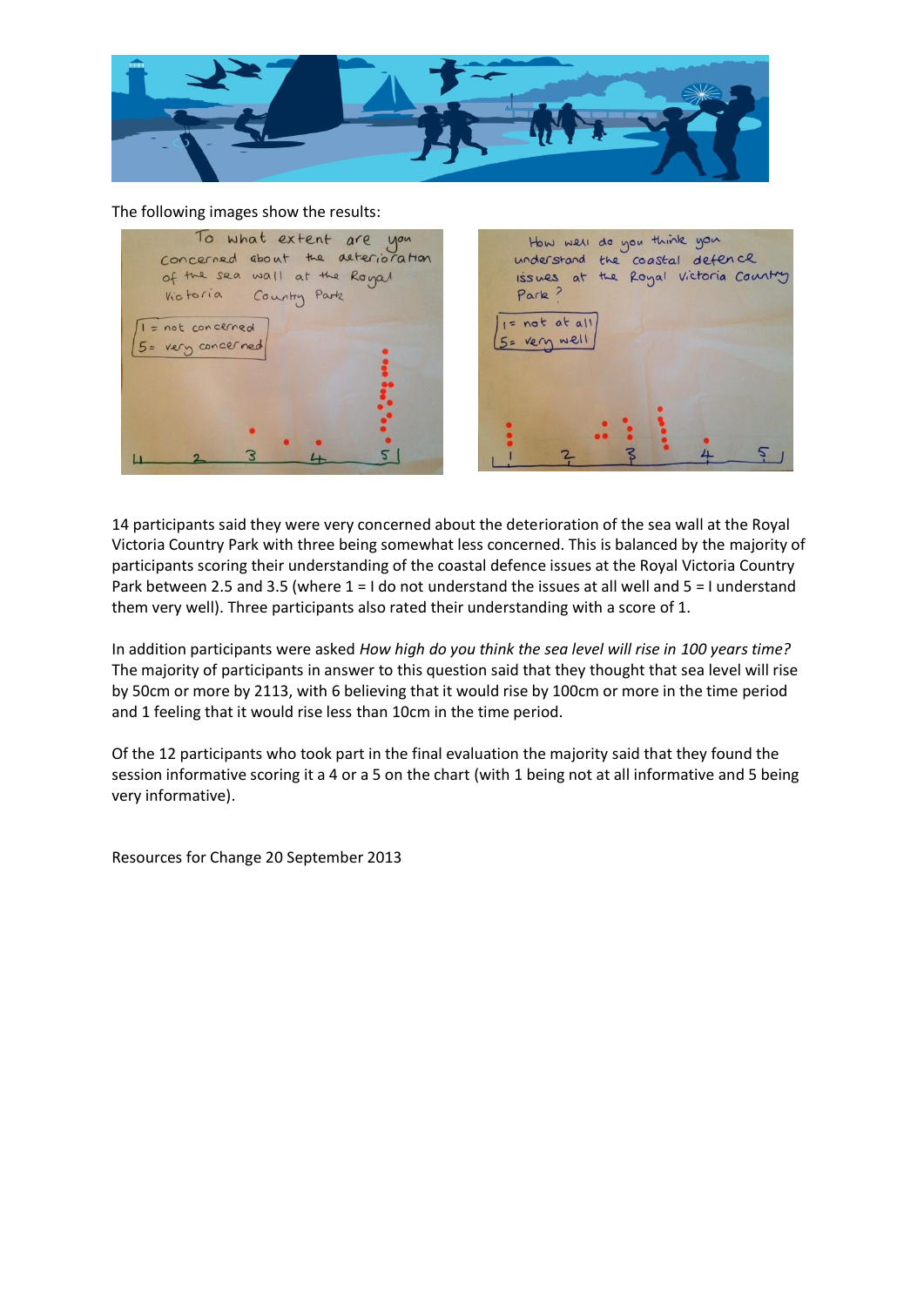

**Appendix A**

# **Example Action Plan Table for RVCP Adaptation Plan**

| <b>Action/intervention</b>                                                                                                                                           | Type of    | On-going, links to other                                                                                                                                | <b>Priority</b> | Lead           | Others to be     | <b>Time frame</b> |      |      |        |       | <b>Progress comments</b> |                         |
|----------------------------------------------------------------------------------------------------------------------------------------------------------------------|------------|---------------------------------------------------------------------------------------------------------------------------------------------------------|-----------------|----------------|------------------|-------------------|------|------|--------|-------|--------------------------|-------------------------|
| options                                                                                                                                                              | action     | initiative, new or aspirational                                                                                                                         |                 | organisations  | involved         |                   |      |      |        |       |                          |                         |
|                                                                                                                                                                      |            |                                                                                                                                                         |                 |                |                  |                   |      |      |        | Mediu | ong*                     |                         |
|                                                                                                                                                                      |            |                                                                                                                                                         |                 |                |                  | 2013              | 2014 | 2015 | Short' |       |                          |                         |
| Topic Area 1 - e.g. Flooding of RVCP entrance                                                                                                                        |            |                                                                                                                                                         |                 |                |                  |                   |      |      |        |       |                          |                         |
| The main vehicular entrance to the RVCP lies within EA's flood zone 3 (1 in 200 yr) which means that it has a 0.5% chance of occurring in any given year which means |            |                                                                                                                                                         |                 |                |                  |                   |      |      |        |       |                          |                         |
|                                                                                                                                                                      |            | that the access point has to be closed occasionally. With predicted rising sea levels it likely that this could become more common. This results in the |                 |                |                  |                   |      |      |        |       |                          |                         |
| This column lists the                                                                                                                                                | This sets  | 'On-going' action that are                                                                                                                              | High,           | This lists the | This lists other |                   |      |      |        |       |                          | This column is ready    |
| possible options for                                                                                                                                                 | out the    | already in hands. 'Link to other                                                                                                                        | Medium          | lead           | key              |                   |      |      |        |       |                          | for succinct comments   |
| action to be taken. There                                                                                                                                            | type of    | initiatives' are those action                                                                                                                           | or low          | organisations  | stakeholders     |                   |      |      |        |       |                          | reporting on progress   |
| could be numerous                                                                                                                                                    | action     | which could be best taken                                                                                                                               |                 | for the action |                  |                   |      |      |        |       |                          | and currently is used   |
| actions.                                                                                                                                                             | e.g.;      | forward by other                                                                                                                                        |                 |                |                  |                   |      |      |        |       |                          | to highlight where the  |
|                                                                                                                                                                      | collecting | plans/strategies or                                                                                                                                     |                 |                |                  |                   |      |      |        |       |                          | action might be taken   |
| Examples are given below                                                                                                                                             | informati  | initiative. 'New' actions are                                                                                                                           |                 |                |                  |                   |      |      |        |       |                          | forward through other   |
|                                                                                                                                                                      | on,        | those identified through this                                                                                                                           |                 |                |                  |                   |      |      |        |       |                          | ongoing initiative e.g. |
|                                                                                                                                                                      | liaison,   | process that could be taken                                                                                                                             |                 |                |                  |                   |      |      |        |       |                          | CCATCH - the Solent     |
|                                                                                                                                                                      | research,  | forward. 'Aspirational' action                                                                                                                          |                 |                |                  |                   |      |      |        |       |                          | and the HLF bid.        |
|                                                                                                                                                                      | capital    | are those that would require                                                                                                                            |                 |                |                  |                   |      |      |        |       |                          |                         |
|                                                                                                                                                                      | works.     | further funding or commitment                                                                                                                           |                 |                |                  |                   |      |      |        |       |                          |                         |
|                                                                                                                                                                      |            | to enable them to be taken                                                                                                                              |                 |                |                  |                   |      |      |        |       |                          |                         |
|                                                                                                                                                                      |            | forward, it may be possible to                                                                                                                          |                 |                |                  |                   |      |      |        |       |                          |                         |
|                                                                                                                                                                      |            | take these forward as and when                                                                                                                          |                 |                |                  |                   |      |      |        |       |                          |                         |
|                                                                                                                                                                      |            | opportunities arise.                                                                                                                                    |                 |                |                  |                   |      |      |        |       |                          |                         |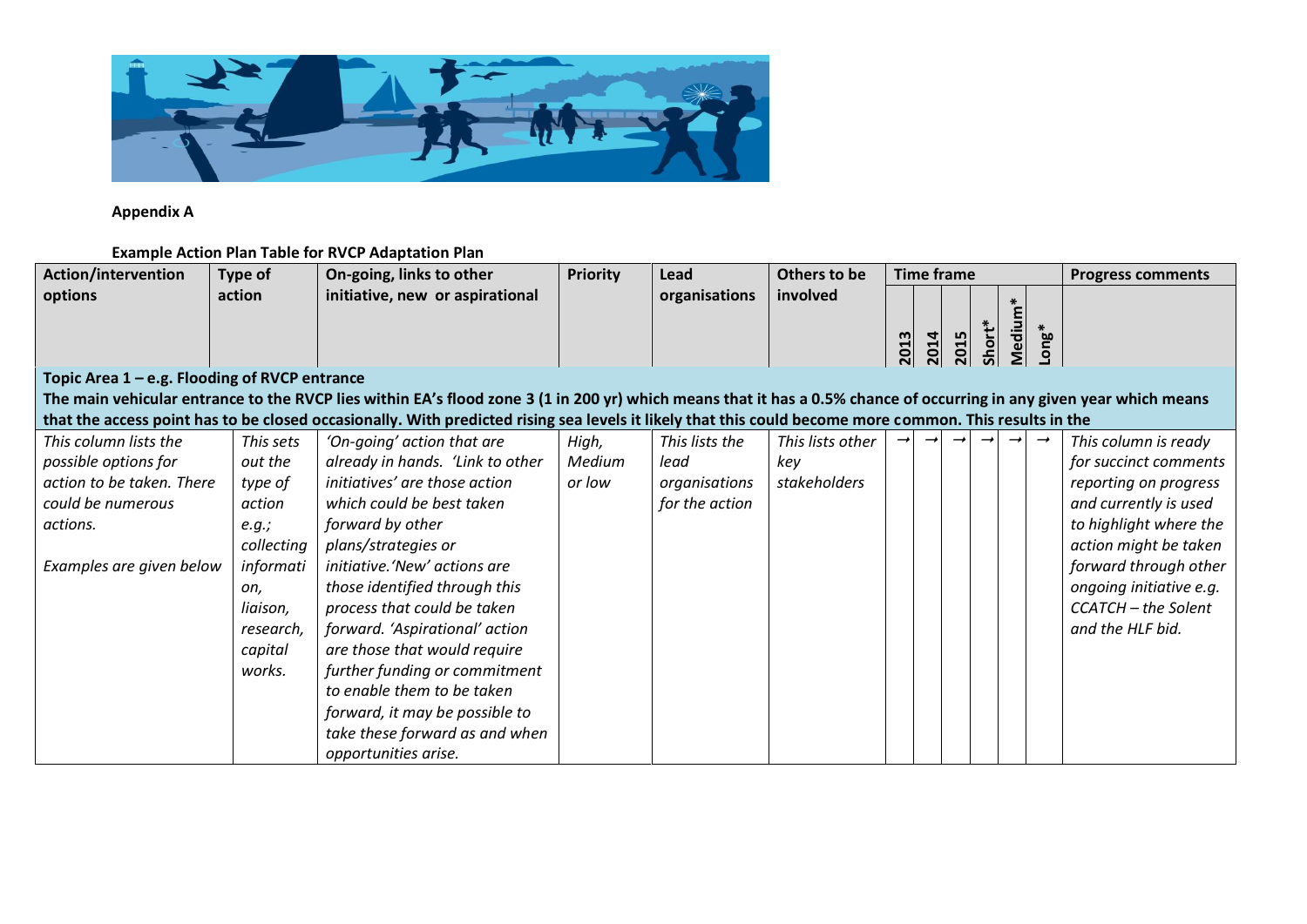

| 1. Ensure the current<br>procedure for shutting<br>the entrance is enacted if<br>necessary and updated<br>regularly | Plan     | Ongoing      | High   | LEA and<br>emergency<br>services and<br><b>RVCP</b> | Community<br>members<br>using the park | $\checkmark$ | $\checkmark$ | $\checkmark$ | $\checkmark$ | $\checkmark$ | $\checkmark$ |  |
|---------------------------------------------------------------------------------------------------------------------|----------|--------------|--------|-----------------------------------------------------|----------------------------------------|--------------|--------------|--------------|--------------|--------------|--------------|--|
| 2, Assess key indicators                                                                                            | Research | <b>New</b>   | High   | LEA and                                             |                                        |              |              | $\checkmark$ | $\checkmark$ | $\checkmark$ | $\checkmark$ |  |
| e.g. new flooding                                                                                                   | /Plan    |              |        | emergency                                           |                                        |              |              |              |              |              |              |  |
| predictions and the                                                                                                 |          |              |        | services and                                        |                                        |              |              |              |              |              |              |  |
| implications for the                                                                                                |          |              |        | <b>RVCP</b>                                         |                                        |              |              |              |              |              |              |  |
| closure of the entrance                                                                                             |          |              |        |                                                     |                                        |              |              |              |              |              |              |  |
| and prepare emergency                                                                                               |          |              |        |                                                     |                                        |              |              |              |              |              |              |  |
| pal for alternative                                                                                                 |          |              |        |                                                     |                                        |              |              |              |              |              |              |  |
| temporary access                                                                                                    |          |              |        |                                                     |                                        |              |              |              |              |              |              |  |
| provisions to by                                                                                                    |          |              |        |                                                     |                                        |              |              |              |              |              |              |  |
| implemented                                                                                                         |          |              |        |                                                     |                                        |              |              |              |              |              |              |  |
| 3. Should the risk                                                                                                  | Capital  | <b>New</b>   | High   | <b>RVCP</b>                                         | Residents                              |              |              | $\checkmark$ | $\checkmark$ | $\checkmark$ | ✓            |  |
| increase install resistance                                                                                         | works    |              |        |                                                     |                                        |              |              |              |              |              |              |  |
| /resilience measures in                                                                                             |          |              |        |                                                     |                                        |              |              |              |              |              |              |  |
| the buildings at risk                                                                                               |          |              |        |                                                     |                                        |              |              |              |              |              |              |  |
| 4. Should the risk                                                                                                  | Plan     | Ew           | Medium | <b>RVCP</b>                                         | Community                              |              |              |              |              | $\checkmark$ | $\checkmark$ |  |
| increase consider                                                                                                   |          |              |        |                                                     | members                                |              |              |              |              |              |              |  |
| permanent alternative                                                                                               |          |              |        |                                                     | using the park                         |              |              |              |              |              |              |  |
| access                                                                                                              |          |              |        |                                                     |                                        |              |              |              |              |              |              |  |
| 4. Build a bridge                                                                                                   | Capital  | Aspirational | Low    | <b>RVCP</b>                                         | Community                              |              |              |              |              |              | ✓            |  |
|                                                                                                                     | works    |              |        |                                                     | members                                |              |              |              |              |              |              |  |
|                                                                                                                     |          |              |        |                                                     | using the park                         |              |              |              |              |              |              |  |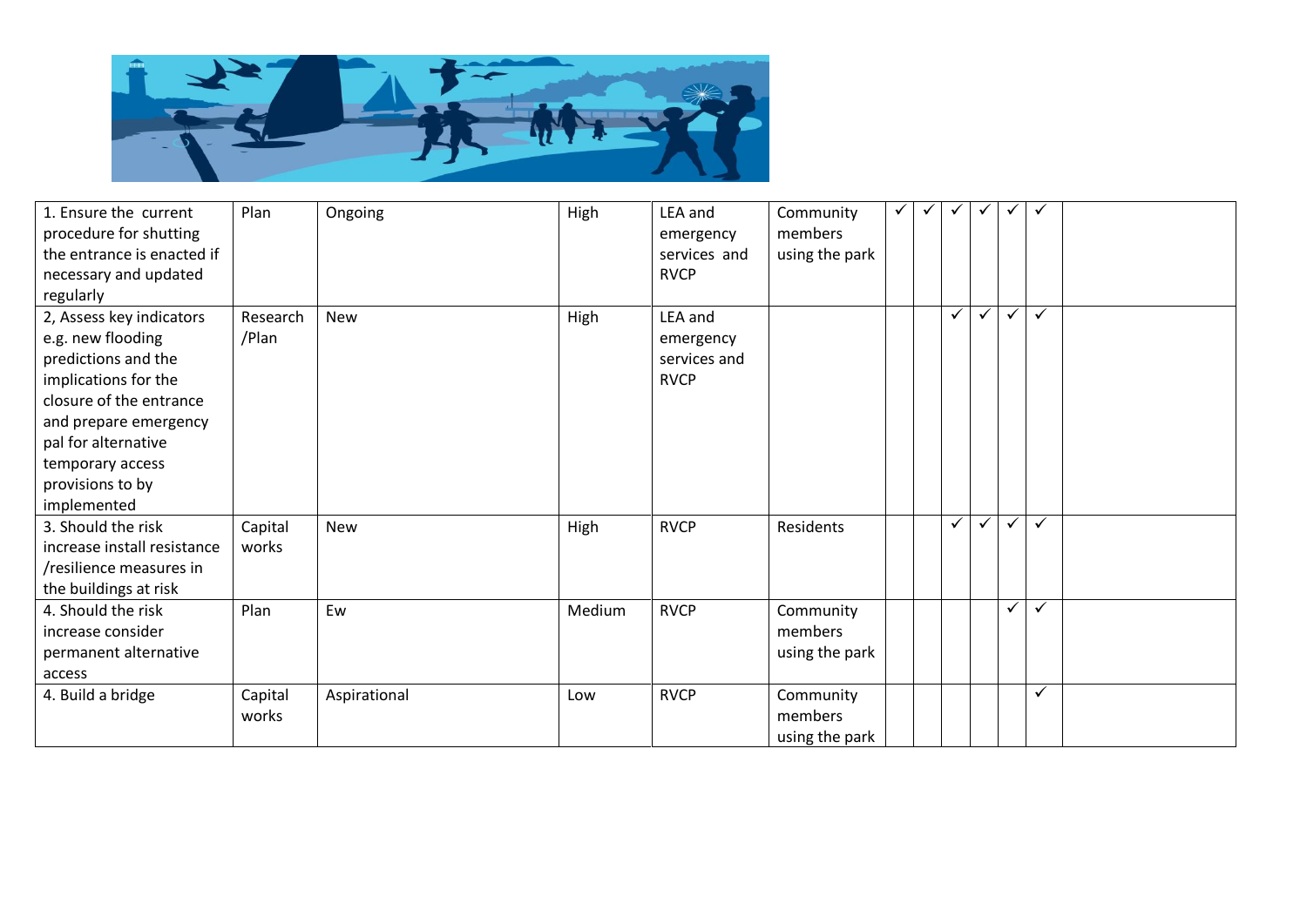

**Appendix B Transcript of discussions**

#### **1. Questions following presentations**

Q: Will current work make access possible? A: We're keeping the situation stable

Q: Contribution from residents at the moment for the Netley scheme A: 20% of total scheme = ca £60k (match funded by Eastleigh Borough Council)

Q: has preference been shown for any of the options at RVCP? A: No, no preference being looked at yet. We need to look at the constraints first.

Q: Anchor sheet pile, what is that? A: If you can't drive sheet pile into the ground deep enough you need a sheet pile that is anchored to the cliff behind as shown.

Q: This is primary an erosion/ defence problem? A: If we don't fix the problem correctly first then it will impact on everything else.

Q: Adaptation Plan doesn't mention funding! Chicken & egg situation. Do we make plans when we know what funding is available or do we make plans and seek funding for them? A: Funding will be included in the plan

Idea: Move the road over, build houses along the road.

Q: What involvement do we have in determining the outcomes?

A: This workshop is to capture your ideas on the ideal scenario. Then we'd like you to think about the opportunities and obstacles. Based on that we will draft an Adaptation Plan, which we'll feedback to you. We hope to give the Adaptation Plan a life beyond December. HCC will have to take all this into account (i.e. technical feasibility, constraints, stakeholder views, finding etc) before being able to make any final decisions which may also involve Council Members.

Q: If there was a failure tomorrow and we loose access to the park, what is the contingency plan? A: Good question; we need to produce an emergency plan. It's unlikely it goes like that though. If the wall collapses the land behind it won't suddenly disappear. This is part of the Adaptation Plan: if x happens we will do y or z.

Q: Doesn't this mean that the cheapest option is going to be adopted?

A: The cheapest option isn't that obvious. What maybe the best engineering solution may not be the best environmental solution. We need to work closely together with Natural England, which is what we are currently doing.

A: It is always worthwhile expressing your views!

Q: It would make sense if we could talk to these people, i.e. Natural England. I care more about the people of Netley than what happens at the beach.

A: It is all part of the planning process.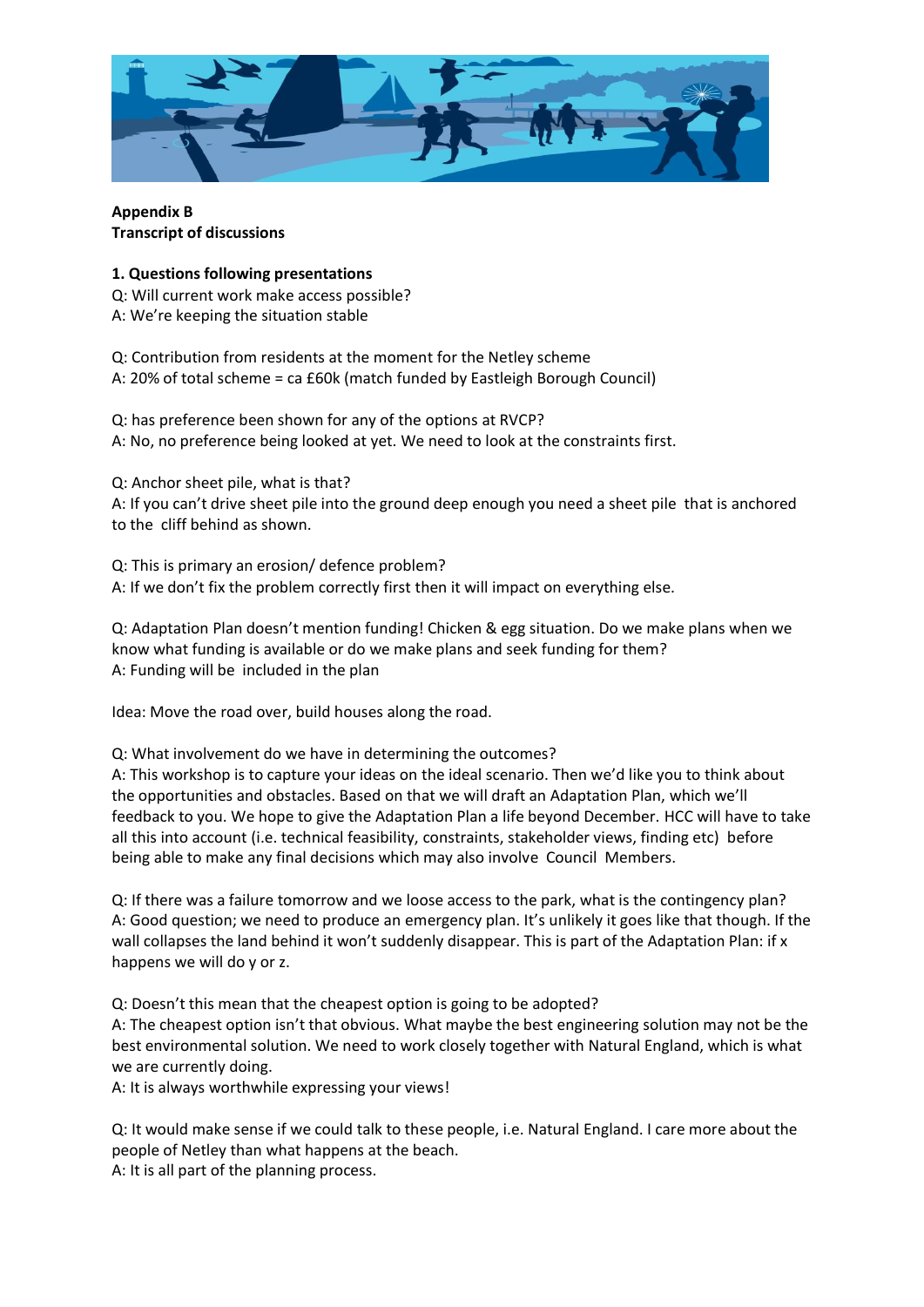

A: We have invited the Environment Agency at other sites; this will be looked into for Netley as well.

Participants were split in to two groups:

Group 1, Facilitator Henrietta Hopkins Group 2, Facilitator Anita van Mil

#### **Discussion 1. Stories of change: Scoping the vision**

*Imagine your ideal scenario for the sea wall has been achieved. Write a postcard from the future saying what the Park looks like.*

GROUP 1

 Settling in discussion: how participants heard about the workshop: A friend who lives in Malmesbury Court didn't receive a leaflet, others who live in Netley did - agreement that most people did get a leaflet but that more could be done to promote the workshops

#### *Postcards*

Something Netley can be proud of again. It's lovely to be able to take that walk along the coastal path as we used to hearing the waves crashing and the shingle moving.

I have just had a beautiful walk along the sea wall between Southampton Water and RVCP. Thank you for helping to get this built.

A lovely little sun trap - this sea wall. With an ever changing view across Southampton Water I can watch the cruise liners leaving for foreign lands. Next to me is a young lad with his dad crabbing and fishing.

I've really enjoyed walking along the sea wall path. It's been widened with lovely viewpoints. The project to rebuild the pier provides a wonderful feature for the area and vantage point of sea life. I enjoy my sea swimming even more as the beach has been revitalised with extra shingle so I don't have to wait for high tide. The park entrance and residents are now secure for the next 50 year and new wildlife has settled. The water is really clean. What a super place to live!

Now the sea wall is in place it will allow the families back the pleasures of all in the Park and a wider view of the sea in safety. Hopefully the Park will make moves to sell aspects of joy to its future users such as quality time to include the cemetery.

I've walked the Solent Way through Netley to the Royal Victoria Country Park. The natural coastline has uninterrupted views across Southampton Water and easy access to the beach.

Lots of visitors still come to the Park and enjoy it. Access to the park (and emergency access) is in place and not a problem for any residents inside or outside the Park. People can walk and cycle along the sea front all the way between Hamble and Netley.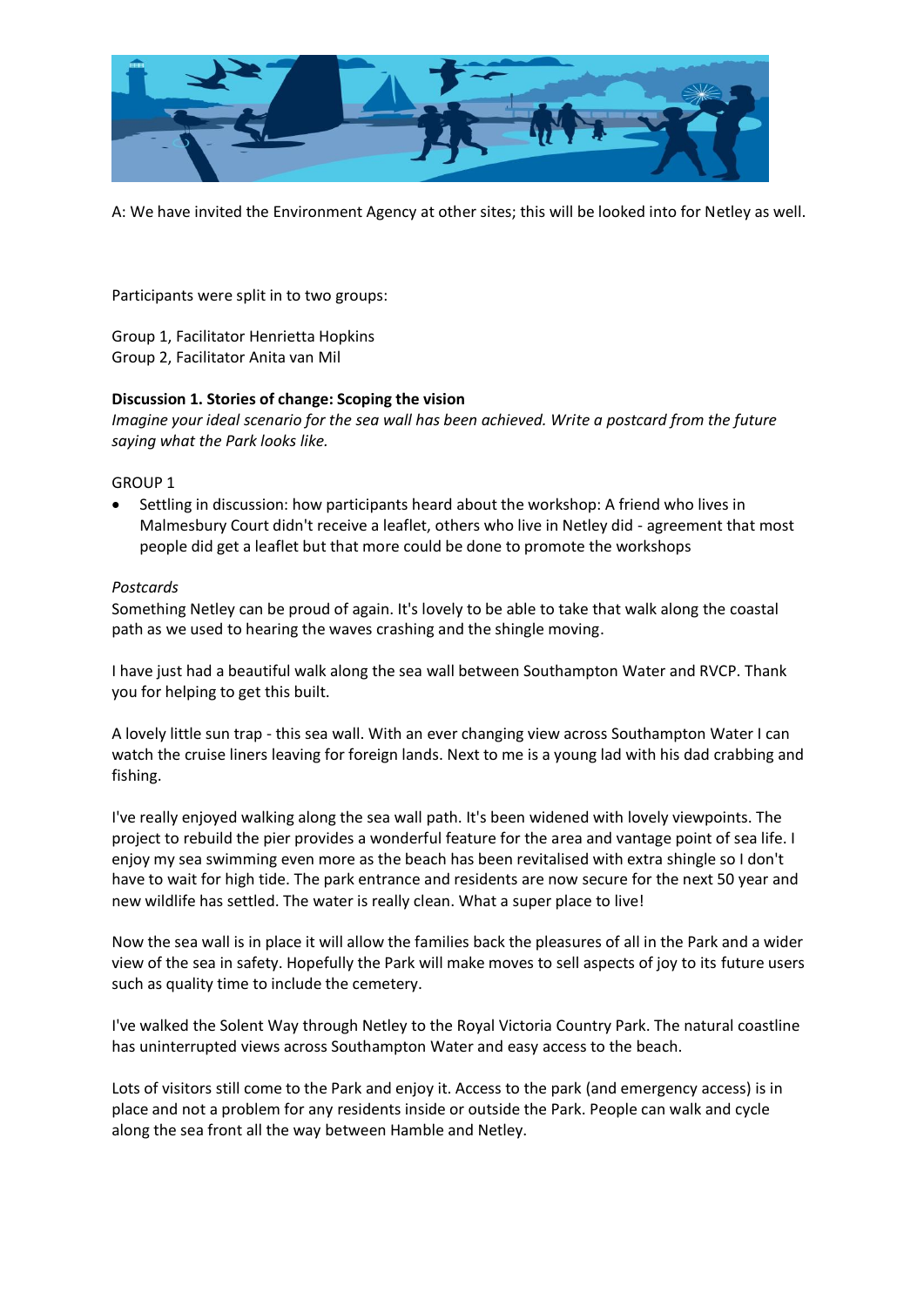

The new wall was constructed and the RVCP continues to thrive for many years as you now enjoy. The additional facilities provided by the joint funders has enhanced the experience.

Promenade along the whole coastal edge of the RVCP. With safe foot / cycle traffic and road access to residents and Park users. There is a link to the coastal path.

The Park is a wonderful spot near the water and needs to have the sea wall repaired at the cheapest cost one can afford. The entrance is in need of widening to improve access during events in the Park.

#### *Flipchart recording of subsequent discussion*

- We need a footpath, plus views like a bit further a long
- We need to be part of a larger vision
- Possibility of walking Weston to Hamble for example something that links with better walk ways
- The complete wall reinstated
- There is only one solution for the wall pile drive using the latest steel
- I'd like a promenade
- Places to sit so that you can lean back
- The Sustrans cycle route back on the coast
- The wall is present in my future
- Cut down the trees and replant them on the other side of the road
- A natural coastline

#### Summary of vision points:

- It is important to think that a positive attitude will get positive results
- We need something Netley can be proud of again
- A bigger scheme to include linking up cycling and walking routes
- A pier / promenade
- A natural coastline with a footpath / cycle route
- Moving trees to inner side
- Extra shingle = beach, swimming, clean water
- Widen entrance

#### GROUP 2

Postcard: 'Sea wall is used by all, day and night (incl. night lighting). Attached is a small boat marina (under 20') 'The People's Marina'; the Old Pier head is newly extended for fisherman and crabbers and there is a bulb [?] seating area at the end to view cruise ships.'

Postcard: 'Enjoyed walking along the sea wall. Leaning on to the rail taking in the views. Just seen two boys landing a fish. Great views of ships and yachts. Thank God they retained the walk way on the sea wall.'

Postcard: 'Hampshire County Council did very well to spend £14 million to rebuild the sea wall and restore the foot path, complete with floodlights'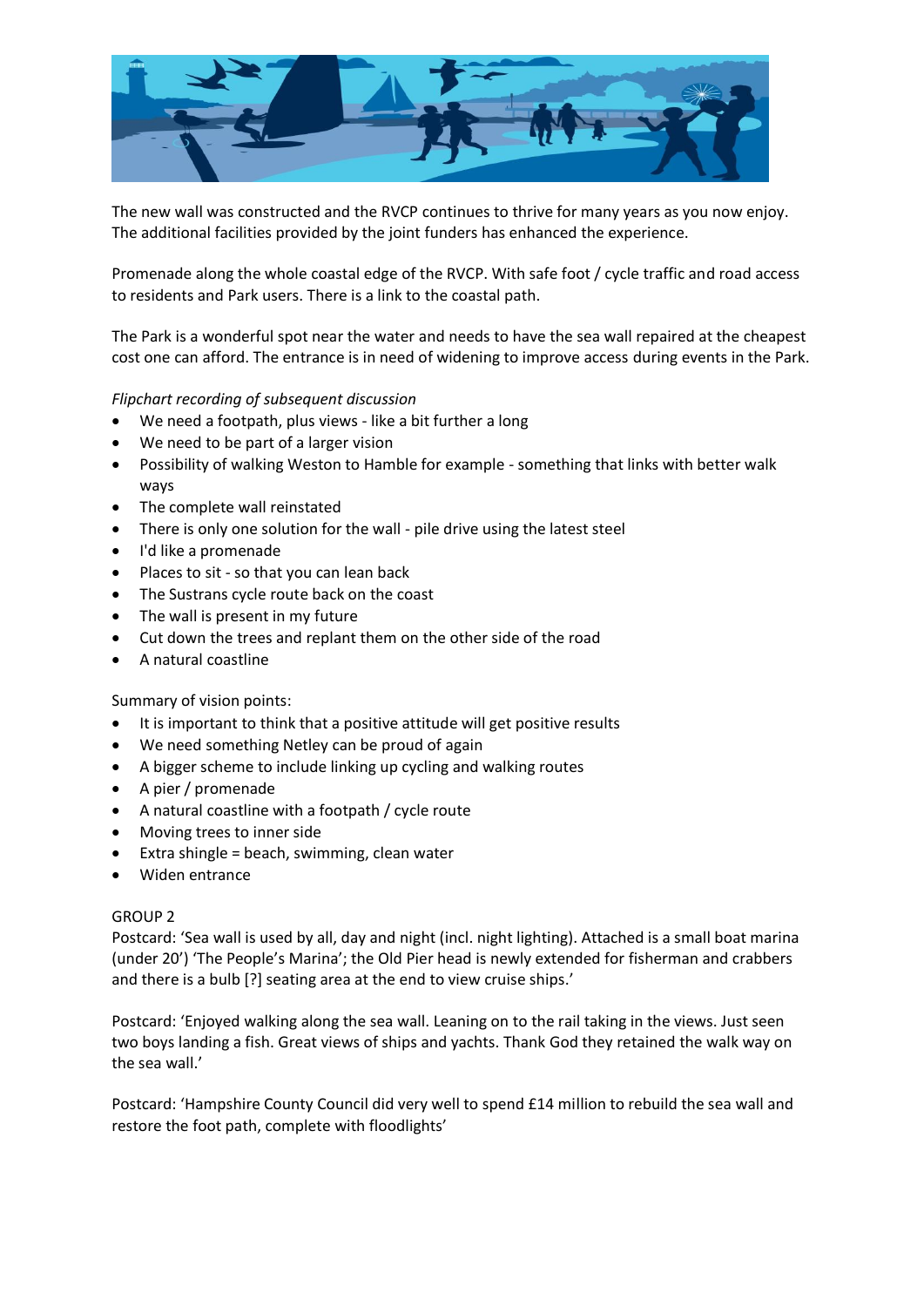

Postcard: 'Just done the Solent Way. What a fantastic coastal walk and cycleway around Hampshire's beautiful coastline. Talked to many kinds of people on the way round from hardened ramblers to families crabbing on the sea wall.'

Flipchart notes:

- Seawall is rebuild and floodlights restored;
- Walk way along wall has been retained;
- Pier extended; seating to enjoy the views; people's marina attached to the wall due to a partnership of HCC and a marine enterprise;
- Victorian style lights all along the sea wall;
- Coastal walk and cycle way on Victorian sea wall along the Solent.
- Move trees to inner side of the road
- Extra shingle on the beach (we can swim in clean water)
- Wall taken away but there is a natural coastline with a foot path

#### **Discussion 2. Achieving the vision**

*How could the vision be achieved?*

#### GROUP 1

The group agreed to compare two scenarios and how they could be achieved.

| Wall repaired / improved                                                                                                                                                                                                                                                                                                                                                                                                                                                                                                                                                                                                                                                          | Natural coastline                                                                                                                                                                                                                                                                                  |  |  |  |  |  |  |
|-----------------------------------------------------------------------------------------------------------------------------------------------------------------------------------------------------------------------------------------------------------------------------------------------------------------------------------------------------------------------------------------------------------------------------------------------------------------------------------------------------------------------------------------------------------------------------------------------------------------------------------------------------------------------------------|----------------------------------------------------------------------------------------------------------------------------------------------------------------------------------------------------------------------------------------------------------------------------------------------------|--|--|--|--|--|--|
| Funding options<br>What are the key words for the funding<br>people, let's make sure they are in any<br>applications that are made<br>Hants CC - no grant aid<br>$\bullet$<br>Community contributions are an option, let's<br>$\bullet$<br>set up a charity and raise money through it<br>Inviting active partners to get involved like<br>٠<br>Southern Water and ABP<br>We should be thinking outside the box in<br>٠<br>terms of funding could we charge visitors to<br>use the Park? Could we get a % of the<br>parking fee to fund the sea wall?<br>Response: 2016 budget cuts means that the<br>$\bullet$<br>Park needs every penny of the parking fee<br>that it receives. | Concern about cost of involved in<br>dismantling wall and the removal of the<br>material<br>How about involving nature groups to attract<br>$\bullet$<br>funding, there are a lot of them interested in<br>the Park                                                                                |  |  |  |  |  |  |
| Engineering                                                                                                                                                                                                                                                                                                                                                                                                                                                                                                                                                                                                                                                                       |                                                                                                                                                                                                                                                                                                    |  |  |  |  |  |  |
| We need to think about the engineering /<br>design. What are the reasons for preserving<br>something well past its shelf-life<br>What about dismantling the wall but using<br>٠<br>the material to build another one?                                                                                                                                                                                                                                                                                                                                                                                                                                                             | We could have a southerly gale which would<br>٠<br>wash it all away anyway - problem solved<br>What's the view if we just let nature take its<br>$\bullet$<br>course? A: well there is the issue of safety<br>and the impact on the environment, the<br>owners could be prosecuted for neglect and |  |  |  |  |  |  |
| It is important to think about what is<br>essential. In either scenario protecting the                                                                                                                                                                                                                                                                                                                                                                                                                                                                                                                                                                                            | landowner would be liable for causing an                                                                                                                                                                                                                                                           |  |  |  |  |  |  |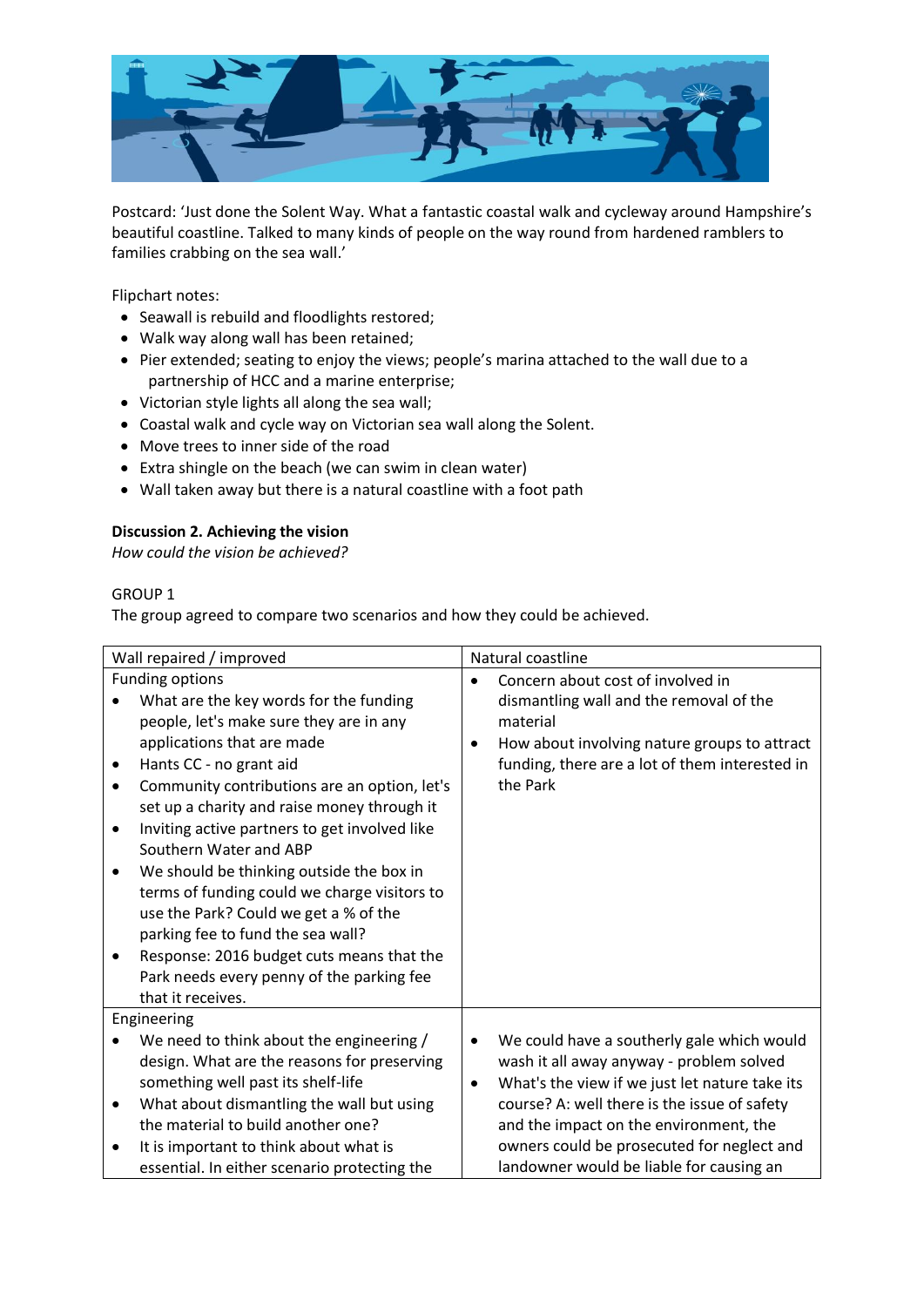

entrance and people's access to the Park is vital

- How much of the rest of the sea wall just isn't needed?
- We could move the road a bit.

environmental issue

- If a more natural coastline were agreed would it increase the variety of habitats? A: Surely it would just make the habitats we see higher up bigger?
- Just to be clear this is not a natural environment anyway, there is a great channel gauged through which has created the environment.

# GROUP 2

*a. Rebuilding the seawall and flood lights, extending the pier* Steps:

- Redesign current structure
- Attract corporate funding

Obstacles:

- Getting permission from all different stakeholders
- Would change the nature of the park?
- Be careful, not everyone happy about this option!

# *b. Walkway along the wall retained*

Steps:

- Repair wall
- Pile up new shingle? (see Lyme Regis beach recharge)
- Don't know this is about engineering details

Obstacles:

 Sheet piles can't be driven deep enough into ground as hit on solid rock. Rock??? [disbelief in group]

# *c. Retain the wall and extend coastal walk and cycle way (Sustrans route and Solent Way combined)* Steps:

- Current road becomes two way cycle route
- Opportunity to attract funding as it is a historic part of the wall Obstacle:
- There is a cycle path 200 metres North of it

# *d. Move trees to inner side of the road*

Steps:

- [No time to discuss]
- (Some of it happening already), scrub being cut or rotated to achieve better views)

Obstacles:

- Not much space on either side of the road
- Salt spray means slow growth
- If we kill vegetation the roots supporting the soil/ mud weaken, may cause more erosion